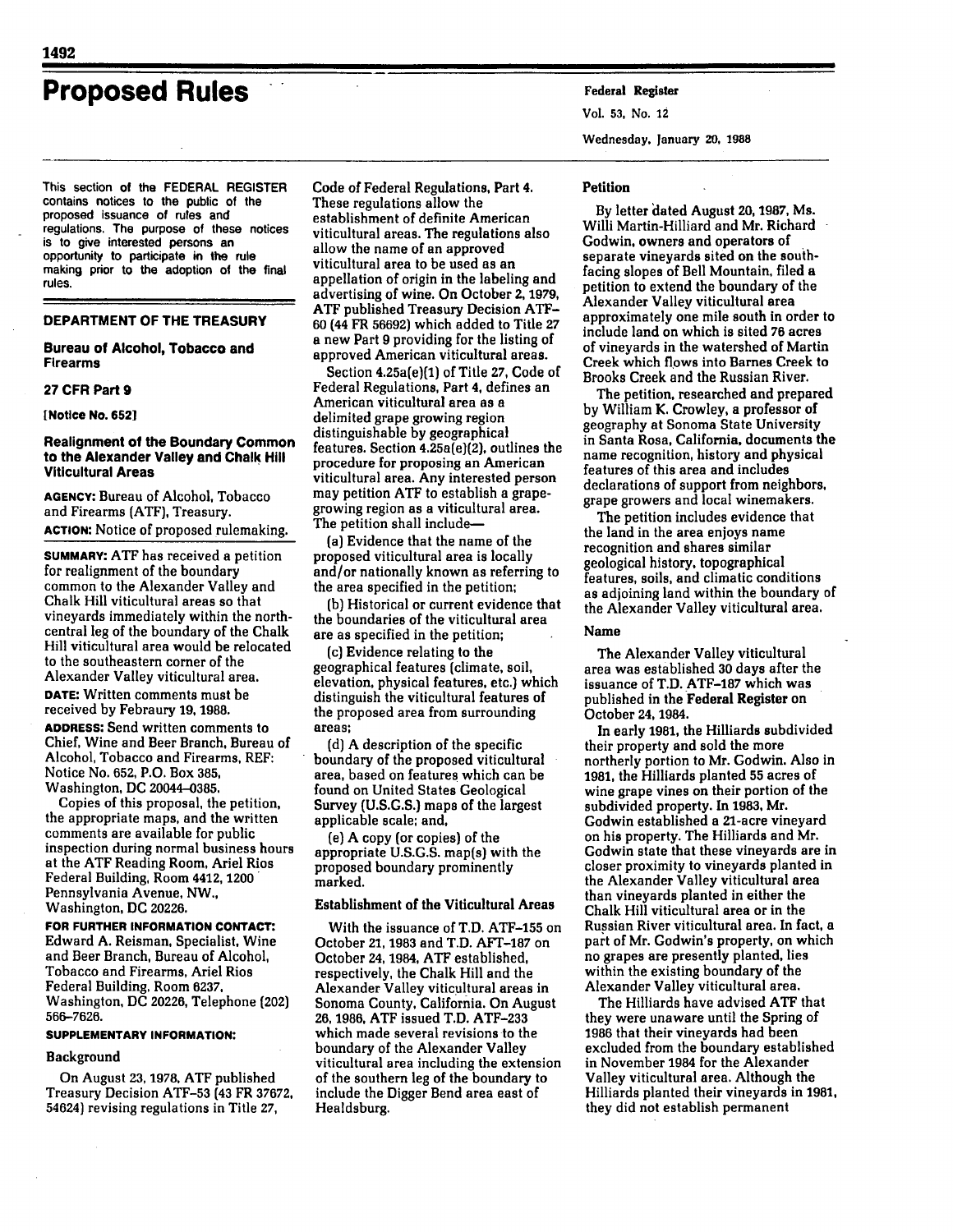residence on their property until November **1983.** Consequently, when **ATF** held a public hearing in Sonoma County in February **1983** to air the petition filed by the Alexander Valley Appellation Committee in **1981** and a second group's petition to include land north of Geyserville to the Mendocino County line, the Hilliards saw no need to give testimony at the hearing or to file a written comment.

The petition includes a declaration of support from Mr. Frederick P. Furth, the petitioner for the Chalk Hill viticultural area. Included in Mr. Furth's letter is the statement "I have no objection to this (petition) and frankly have always considered your vineyards were in the Alexander Valley Appellation originally."

The petition also includes letters of support from Messers. Hank Wetzel, Russell H. Green, Jr., and Robert **A.** Young, wine grape growers in the Aleander Valley viticultural area, and wine producer Michael **G.** Dacres Dixon, all of whom were members of the Appellation Committee which filed the June **18, 1981.** petition to establish the Alexander Valley viticultural area. **All** have demonstrated great concern that the Alexander Valley viticultural area be carefully defined and all maintain that these properties should have been included in the originally petitioned area.

The declarations support the petitioners' statement that the vineyards planted in 1981 on the Hilliard property and in **1983** on the Godwin property "are most closely associated with the Alexander Valley, both by people living in the area and **by** their proximity to other Alexander Valley vineyards."

#### Climate

Thermograph readings for the petitioned area were taken in **1981** on the Hilliard property. These readings suggest that the vineyards lie on the boundary between Region **I** and Region II. The petition states that the reading of 2,475 heat summation units "is similar to locations in the southern end of Alexander Valley, though obviously cooler than the central and northern portions." The petition notes that "because the property is in the boundary area of regular summer fog intrusions, readings could vary considerably from one year to the next, with the best guess that the **(1981)** reading is a relatively cool year."

#### Soils

The petition states that the principal soils of the Martin Creek area, namely, Felta very gravelly loans, Spreckels loam, and Yolo silt loam, "represent soil series and associations common to the existing Alexander Valley (viticultural area)."

#### Topography

The southeastern leg of the boundary of the Alexander Valley viticultural area extends in an easterly direction from the summit of Chalk Hill to just south of the summit of Bell Mountain. The Martin Creek area lies on the south-facing slopes of Bell Mountain. The vineyards are planted on low hills ranging from **300** to 400 feet above sea level. Part of the petitioned area is within the Franz Creek drainage and part is within the Brooks Creek drainage. The points of confluence where the waters in these streams flow into the Russian River are within the boundary of the Alexander Valley viticultural area.

The terrain of the Chalk Hill viticultural area to the south and west of the petitioned area is higher in elevation and more rugged than that of the petitioned area.

## Chalk Hill Viticultural Area

ATF's proposal to revise the boundary of the Alexander Valley viticultural area affects a portion of the boundary common to the Chalk Hill viticultural area.

The petitioners request that the common boundary between the two viticultural areas be realigned so as to extend the southern leg of the boundary for the Alexander Valley viticutural area and to curtail the north-central leg of the boundary for Chalk Hill viticultural area.

The statement from the petitioner for the Chalk Hill viticultural area, the letters of support from the original petitioners for the Alexander Valley appellation, and the physical proximity of the vineyards in the petitioned area to vineyards within the present boundary of the Alexander Valley viticultural area support the criteria for history and recognition of name. The limited **-** climatic data suggests that the petitioned area lies in a transitional space between the inland "coastal warm" Alexander Valley viticultural area and the Chalk Hill viticultural area. The latter encompasses the higher elevation "coastal warm" areas near Mark West Springs as well as the "coastal cool" basin of the Russian River south of Fitch Mountain.

## Proposed Realignment of Common Boundary

The description of the boundary of the established Alexander Valley viticultural, as found in **27** CFR **9.53,** would be amended to include all of section **28** and portions of section **27, 29,**

33 and 34 in Township 9 N., Range **8** W. The description of the boundary of the established Chalk Hill viticultural area, as found in **27** CFR 9.52, would be amended to exclude all of section 28 and -portions of section **27,** 29, **33** and 34 in Township 9 N., Range **8** W.

#### Public Participation

**ATF** requests comments from all interested parties. Comments received before the closing date will be carefully considered. Comments received after the closing date and too late for consideration will be treated as possible suggestions for future ATF action.

ATF will not recognize any comment as confidential. Comments may be disclosed to the public. Any material which a commenter considers to be confidential or inappropriate for disclosure to the public should not be included in the comment. The name of the person submitting a comment is not exempt from disclosure.

The Director reserves the right to determine, in light of all circumstances, whether a public hearing will be held.

#### Regulatory Flexibility Act

The provisions of the Regulatory Flexibility Act relating to an initial and final regulatory flexibility analysis **(5 U.S.C. 603,** 604) are not applicable to this proposal because the notice of proposed rulemaking, if promulgated as a final rule, will not have a significant economic impact on a substantial number of small entities. The proposal<sup>--</sup> will not impose, or otherwise cause, a significant increase in reporting,. recordkeeping, or other compliance burdens on a substantial number of small entities. The proposal is not expected to have significant secondary or incidental effects on a substantial number of small entities.

Accordingly, it is hereby certified under the provisions of section **3** of the Regulatory Flexibility Act **(5** U.S.C. 605(b)) that this notice of proposed rulemaking, if promulgated as a final rule, will not have a significant economic impact on a substantial number of small entities.

## Executive Order **12291**

In compliance with Executive Order **12291,** issued February **17, 1981, ATF** has determined that this proposed regulation is not a "major rule" since it will not result in:

(a) An annual effect on the economy of **\$100** million or more;

**(b)** A major increase in costs or prices for consumers, individual industries, Federal, State, or local government agencies, or geographic regions; or,